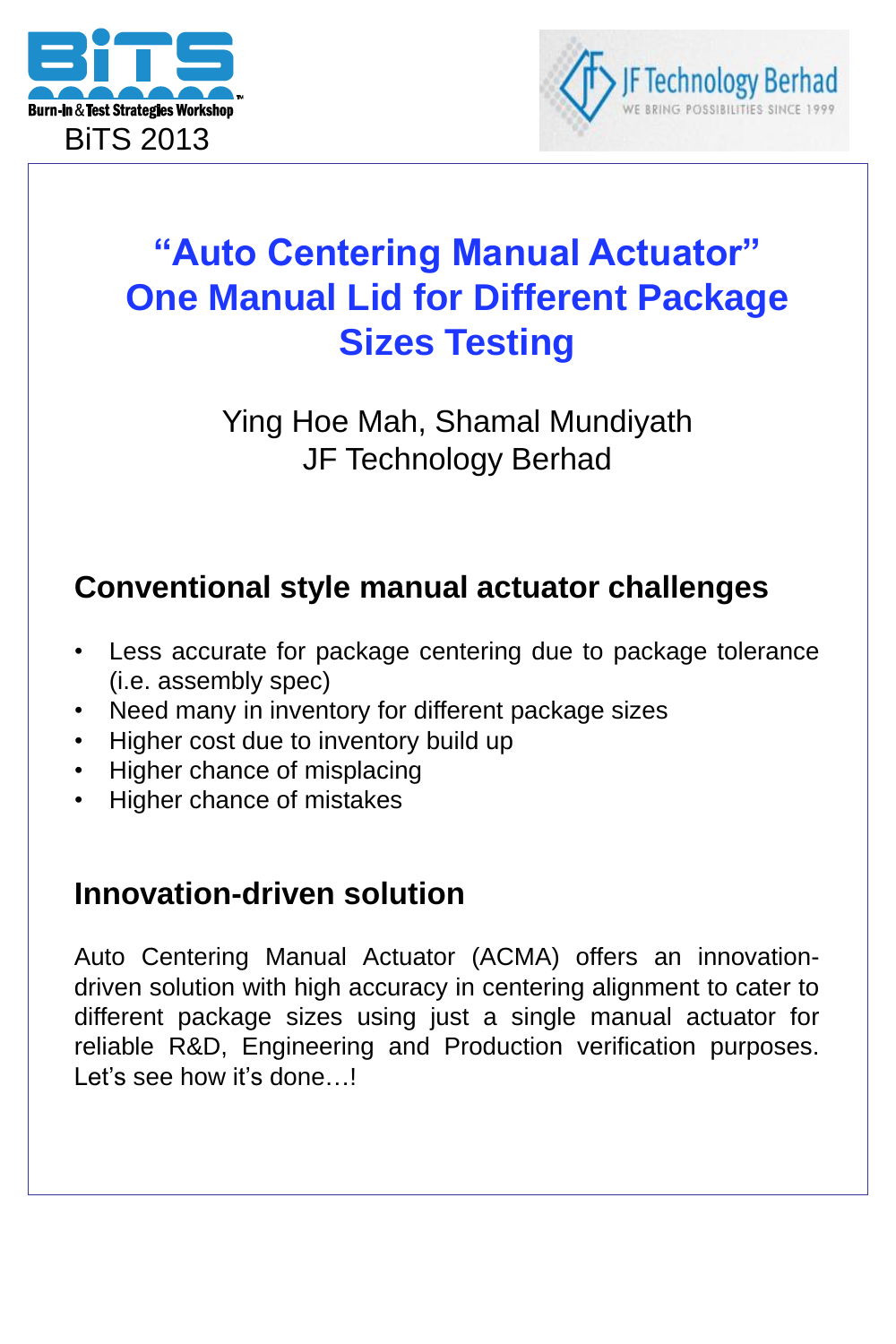# **Auto-Centering Manual Actuator (ACMA)**



Two guiding jaws have been designed to position (center) various size packages for reliable testing.



Optimum thermal access hole for R&D and Engineering testing.



Various package sizes



Various package sizes positioned with one MA (2x2 to7x7mm) to the center.

Minimize the quantity of manual actuators and the resources for manufacturing. (Promote Eco-System)





Self-locking and aesthetic cam lever for low/high load application.

Spring loaded/vertical compliant device loading mechanism to enhance gram force for different sizes of packages under test.